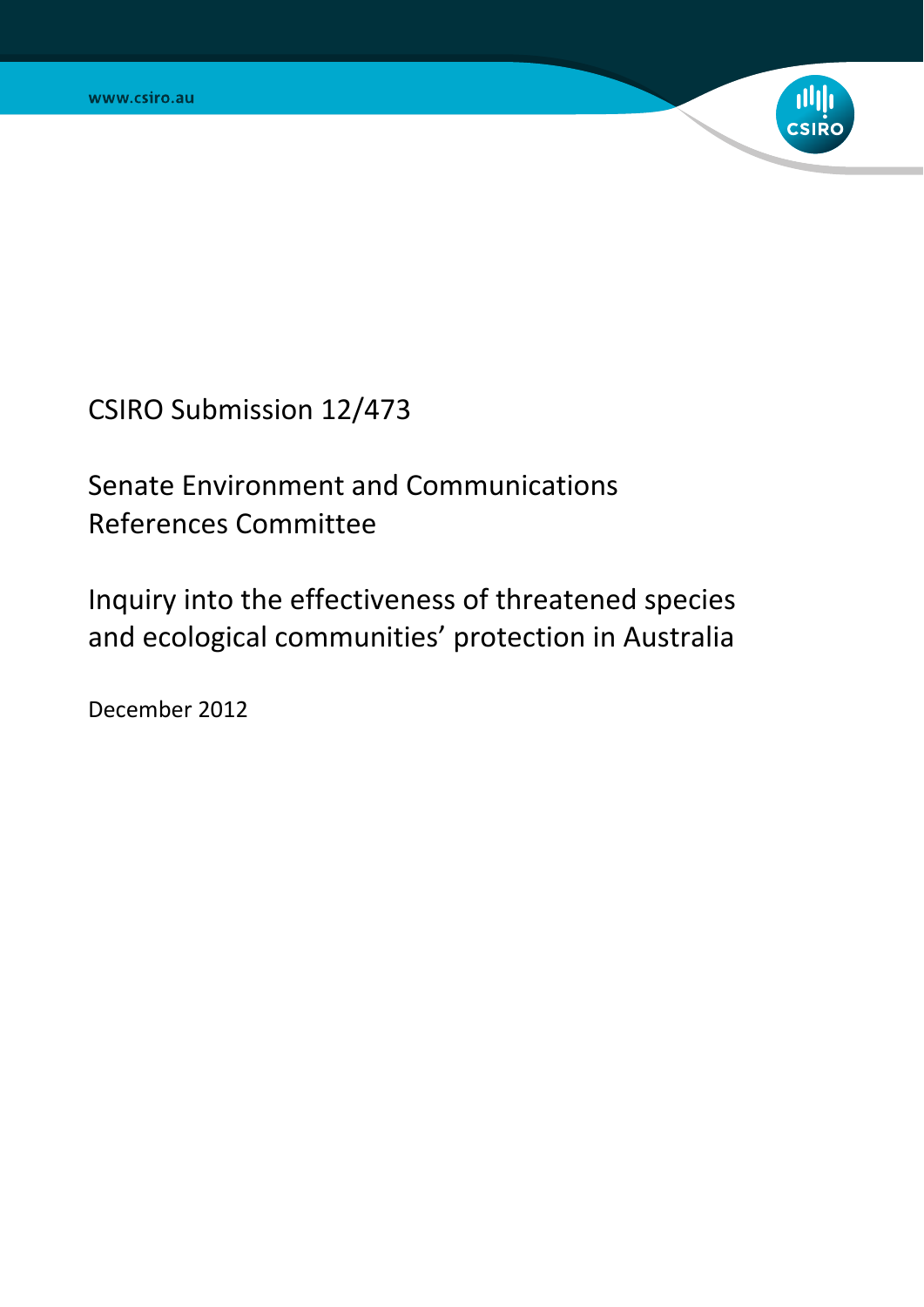# **Executive Summary**

 $\overline{a}$ 

The identification, listing and conservation of threatened species and ecological communities remain fundamental concepts that underpin the current conservation framework in Australia at national and state levels. However as climate change starts to have significant impacts on biodiversity an increase in the number of threatened species and communities may see a further diminishment in our capacity to conserve each and every one of them. Nonetheless listing threatened species and communities will remain important as these are likely to serve as effectively as proxies for conservation need under future climates as they do under current climates. Management of 'landscapes' will likely only be efficient at managing some forms of threat. There will remain a need to mix strategies of species and landscape threat management, climate change will just make success harder to achieve. Nonetheless many analyses and surveys of experts and practitioners suggest that current frameworks for conservation, and in particular their objectives, may need to be reassessed under climate change.

A number of science-based tools and new research are now available that will assist in listed species and community management. These include:

a) linking systematic conservation planning to structured decision making,

b) capacity to measure genetic diversity and mechanisms to ensure population linkage to ensure population resilience,

c) adaptive monitoring frameworks for species, communities and key ecological and threatening processes, d) instruments for linking management of protected areas under different tenure across an expanded national reserve system, and,

e) models for predicting likely impact of climate change on species turnover to assist decision making for habitat protection investments for the *future* survival of species and communities to increase the *efficiency*  of limited conservation resources through investments where the greatest "marginal loss avoided" might occur.

This submission comments on most of the terms of reference for the Senate inquiry, with a more detailed section about the consequences of climate change as a potential game changer for conservation in general and for threatened species and community management in particular.

### **ToR (a) Management of key threats to listed species and ecological communities;**

There is a recognized, multi-disciplinary science-based process for decision making for management actions for biodiversity conservation that has been developed from the Department of Sustainability, Environment, Water, Population and Communities Natural Environment Research Program Centre of Excellence in Environmental Decision-making (CEED http://www.ceed.edu.au/), of which CSIRO is a partner. This process is based on structured decision making and systematic conservation planning<sup>12</sup>. In Australia this process has been applied successfully to management actions around key threats and threatening processes for listed species<sup>3</sup> in the Kimberley, and is now the focus of a much larger CSIRO study for the Pilbara where the inclusion of threats to listed ecological communities is also being considered. The process of linking structured decision making into systematic conservation planning is outlined in Figure 1. The process leads to collective decisions about adaptive management strategies that allow participants to learn and continually improve management approaches. This process can help to integrate the management of specific threats such as particular feral predators with landscape processes like fire and grazing management.

<sup>&</sup>lt;sup>1</sup> Julien M., Runge M.C., Nichols J.D., Lubow B.C. and Kendall W.L. 2009. <u>Structured decision making as a conceptual</u> framework to identify thresholds for conservation and management. Ecological Applications 19: 1079–1090 2

Margules, C.R. and Pressey R.L. 2000. Systematic Conservation Planning. Nature 405: 243-253 3

Carwardine, J., T. O'Connor, S. Legge, B. Mackey, H. P. Possingham, and T. G. Martin. 2012. Prioritizing threat management for biodiversity conservation. Conservation Letters 5:196-204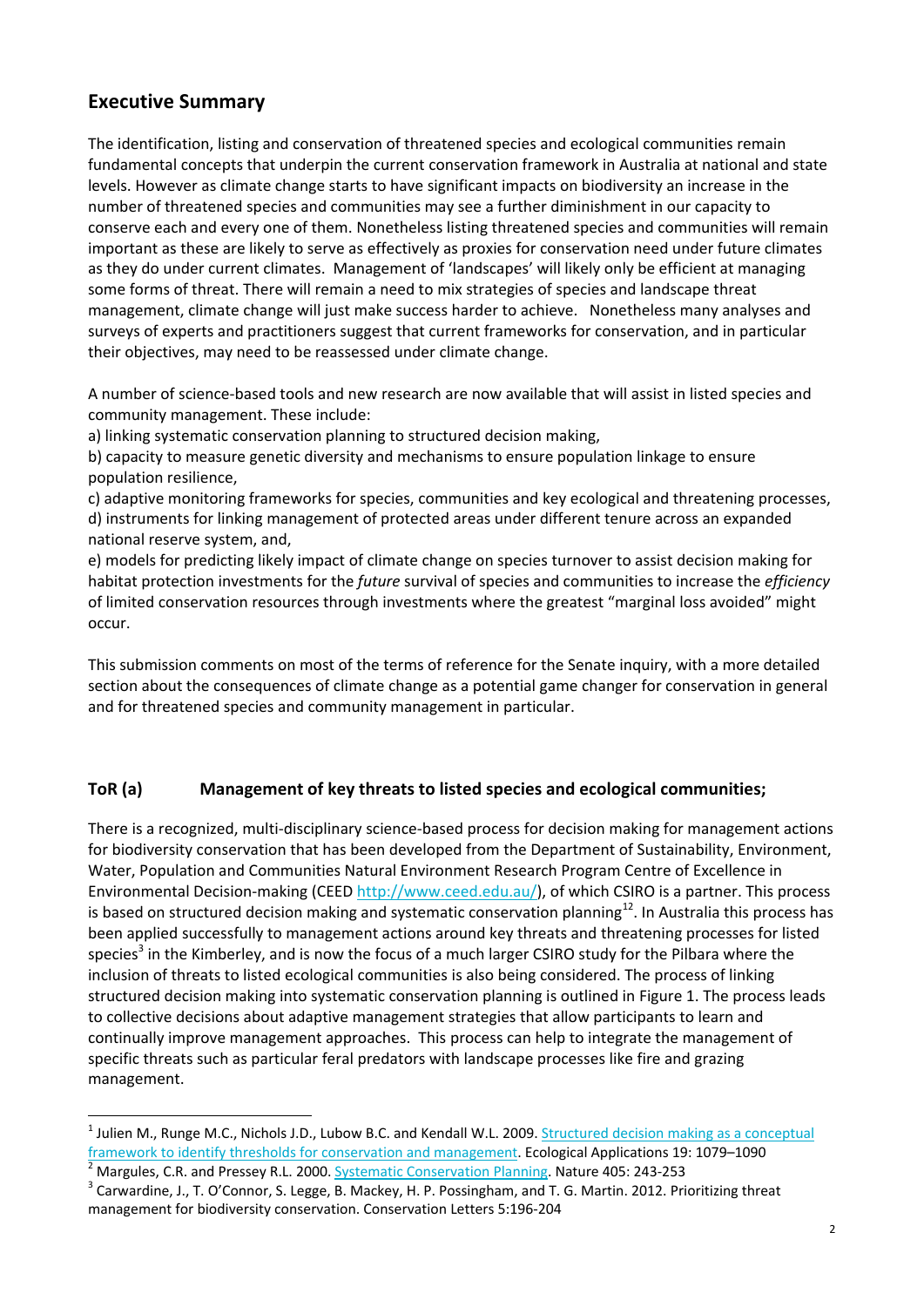CSIRO suggests broader application of this approach be considered for prioritizing threat management of listed species and ecological communities. Currently, most management outcomes tend to relate to the use of fire management, reduced grazing management and reducing the threats caused by non-native feral pest animals, weeds and diseases. With broad recognition of the key threat feral animals and weeds (e.g. buffel grass) pose to many listed species<sup>4</sup> and increasing recognition that many of the impacts of such species will be exacerbated under climate change<sup>5</sup>, most management options of the threats to particular listed species and communities tend to focus around the management of the impacts of these invasive species. Management tends to be focused on key refugia for listed species and communities and while this is a valid approach, it can be poorly planned and patchily implemented – for example 1790 species are listed under the *Environment Protection and Biodiversity Conservation Act 1999* (EPBC Act) with recovery plans in place for 1177 but actions commenced for only 470 of these<sup>6</sup>. A structured decision making process could be more broadly applied to ensure long-term improvements in management decisions.



# **ToR (b) Development and implementation of recovery plans;**

 $\overline{a}$ 

The EPBC Act requires the preparation and implementation of recovery plans, which also involves managing key threats. This legislative framework is the main regulatory tool for managing iconic biodiversity. Although such plans can be implemented slowly and patchily<sup>7</sup>, maintaining this approach is a positive step. However, the number of listed species under climate change is expected to dramatically increase<sup>8</sup> and this will put increasing pressure on this regulatory process. With climate change, there will remain a continuing

<sup>4</sup> McKenzie N.L., Burbidge A.A., Baynes A., Brereton R.N., Dickman C.R., Gordon G., Gibson L.A., Menkhorst P.W., Robinson A.C., Williams M.R. and Woinarski J.C.Z. 2007. Analysis of factors implicated in the recent decline of Australia's mammal fauna. Journal of Biogeography 34: 597-611.

<sup>&</sup>lt;sup>B</sup>Beaumont L.J., Gallagher R.V., Thuiller W., Downey P.O., Leishma, M.R. and Hughes L. 2009. Different climatic envelopes among invasive populations may lead to underestimations of current and future biological invasions. Diversity and Distributions 15: 409–420

<sup>6</sup> SPRAT Database, Department of Sustainability, Environment, Water, Population and Communities, Commonwealth of Australia; http://www.environment.gov.au/biodiversity/threatened/recovery.html 7

 $\textsuperscript{7}$  SPRAT Database, Department of Sustainability, Environment, Water, Population and Communities, Commonwealth of Australia; http://www.environment.gov.au/biodiversity/threatened/recovery.html 8

<sup>&</sup>lt;sup>8</sup>Millennium Ecosystem Assessment. 2005. Ecosystems and human well-being: Biodiversity synthesis. World Resources Institute, Washington, DC.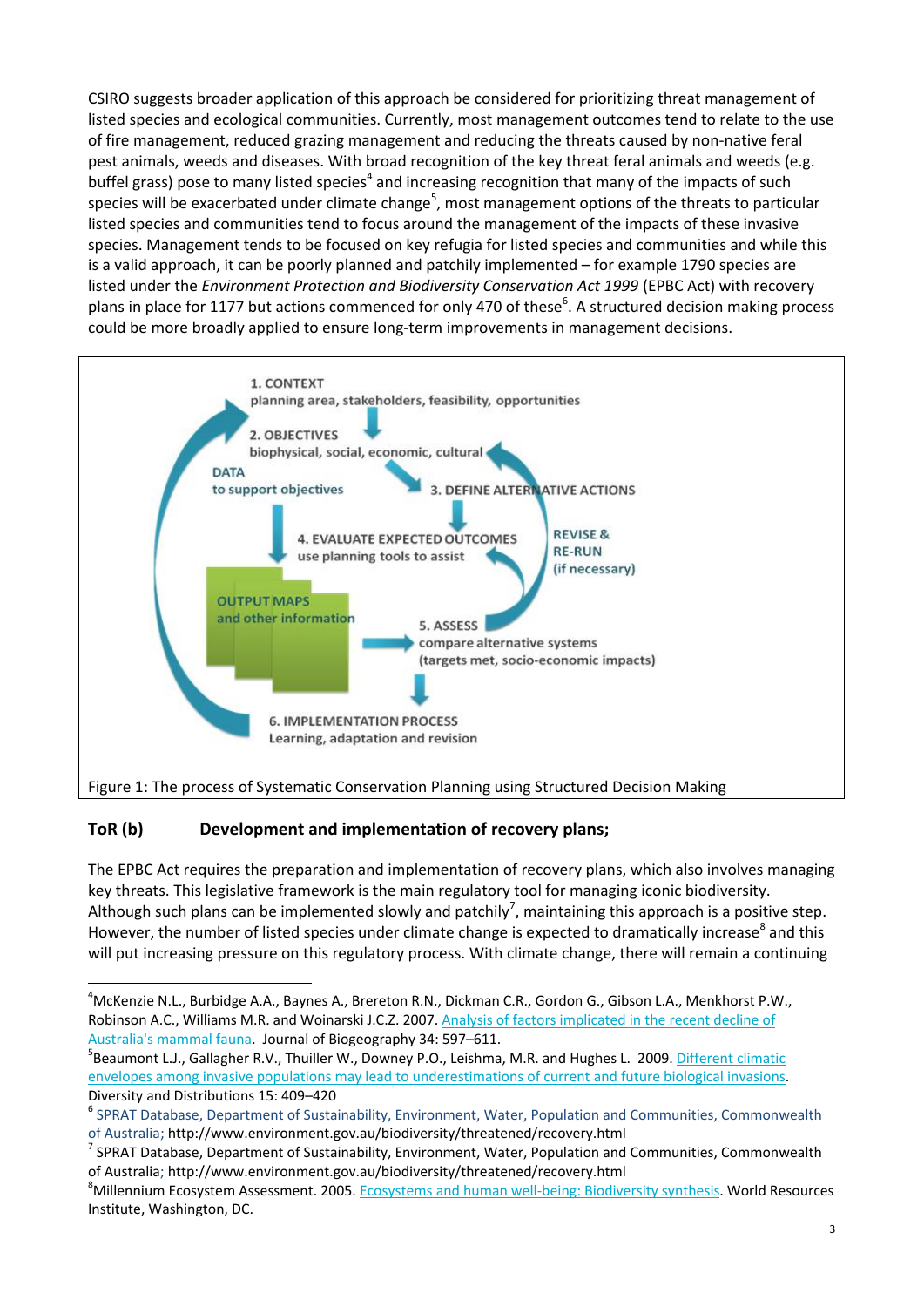role for intensive *in situ* management of selected individual species (e.g. those that are highly threatened and/or of particular value) – see  $(g)$  below.

More generally there remains little recognition of the role that genetic diversity plays in the ongoing functionality and persistence of threatened species and communities. Studies clearly show that small, isolated populations have more inbreeding leading to ongoing population decline<sup>9</sup>. For longer-lived species, these declines are likely to become evident well into the future. Targeted on-ground action taken now could alleviate likely future declines; however this requires that actions outlined in most recovery plans aimed at expanding and reconnecting populations be undertaken.

Recovery plans are only effective if their implementation results in stabilisation or improvement of the status of the focal species or community. While this is well recognised in science and policy, in practice monitoring activities tend to be poorly conducted, coordinated and reported $^{10}$ . Developing a monitoring framework for listed species and communities which are the subject of recovery plans that is integrated into national biodiversity monitoring frameworks will be essential for assessing the performance of those recovery plans. Ongoing adaptation of these monitoring frameworks will be needed as our knowledge base improves and as the progress of threats, such as climate change, influence the reasons for monitoring.

### **ToR (c) Management of critical habitat across all land tenures;**

The protection and conservation of listed species and communities is part of the broader goal of Australia's Biodiversity Conservation Strategy 2010-2030. This strategy is built on the National Reserve System (NRS) that has been developed under the Comprehensive, Adequate and Representative (CAR) criteria, the National Vegetation Framework<sup>11</sup> and the most recent Wildlife Corridors Plan<sup>12</sup>. These provide the underlying strategic direction for investment through the Caring for Our Country Program, the Biodiversity Fund and other landscape stewardship and protected area programs.

Protection and/or enhancement of critical habitat, through procurement, establishment of conservation land use agreements, or other statutory means will remain essential to achieving the goals around listed species and communities. Therefore in addition to recovery plans, connectivity principles and corridor structure within the NRS will be equally important under static or (climate) changing scenarios<sup>13</sup> for conserving listed species and ecosystems.

# **ToR (d) Regulatory and funding arrangements at all levels of government;**

The EPBC Act adopts and promotes a perspective on the nature and value of Australia's biodiversity that emphasises listed threatened species and threatened ecological communities. Only a small proportion of the total compositional diversity of Australia's biota, however, can ever be addressed explicitly by the listing of threatened species and communities.

'Critical Habitat' identifies the specific habitat required for the survival, recovery and persistence of a listed species. Analysis of the effectiveness of protecting Critical Habitat under the United States Endangered Species Act (ESA) has shown a clear link between protection and species recovery. In Australia, the

 9

<sup>&</sup>lt;sup>10</sup>Lindenmayer D.B., Gibbons P., Bourke M., Burgman M., Dickman C.R., Ferrier S., Fitzsimons J., Freudenberger D., Garnett S. T., Groves C., Hobbs R.J., Kingsford R.T., Krebs C., Legge S., Lowe A J., Mclean R., Montambault J., Possingham H., Radford J., Robinson D., Smallbone L., Thomas D., Varcoe T., Vardon M., Wardle G., Woinarski J. and Zerger A. 2012. <u>Improving biodiversity monitoring</u>. Austral Ecology, 37: 285–294<br><sup>11</sup> Native Vegetation Framework Review Task Group 2009, *Australia's Native Vegetation Framework, Consultation* 

*Draft*, Australian Government, Department of the Environment, Water, Heritage and the Arts, Canberra.<br><sup>12</sup> Department of Sustainability, Environment, Water, Population and Communities 2012. National Wildlife Corridors Plan: A framework for landscape-scale conservation.

 $13$  Reside A.E., VanDerWal J., Kutt A.S. 2012. Projected changes in distributions of Australian tropical savanna birds under climate change using three dispersal scenarios. Ecology and Evolution 2: 705-718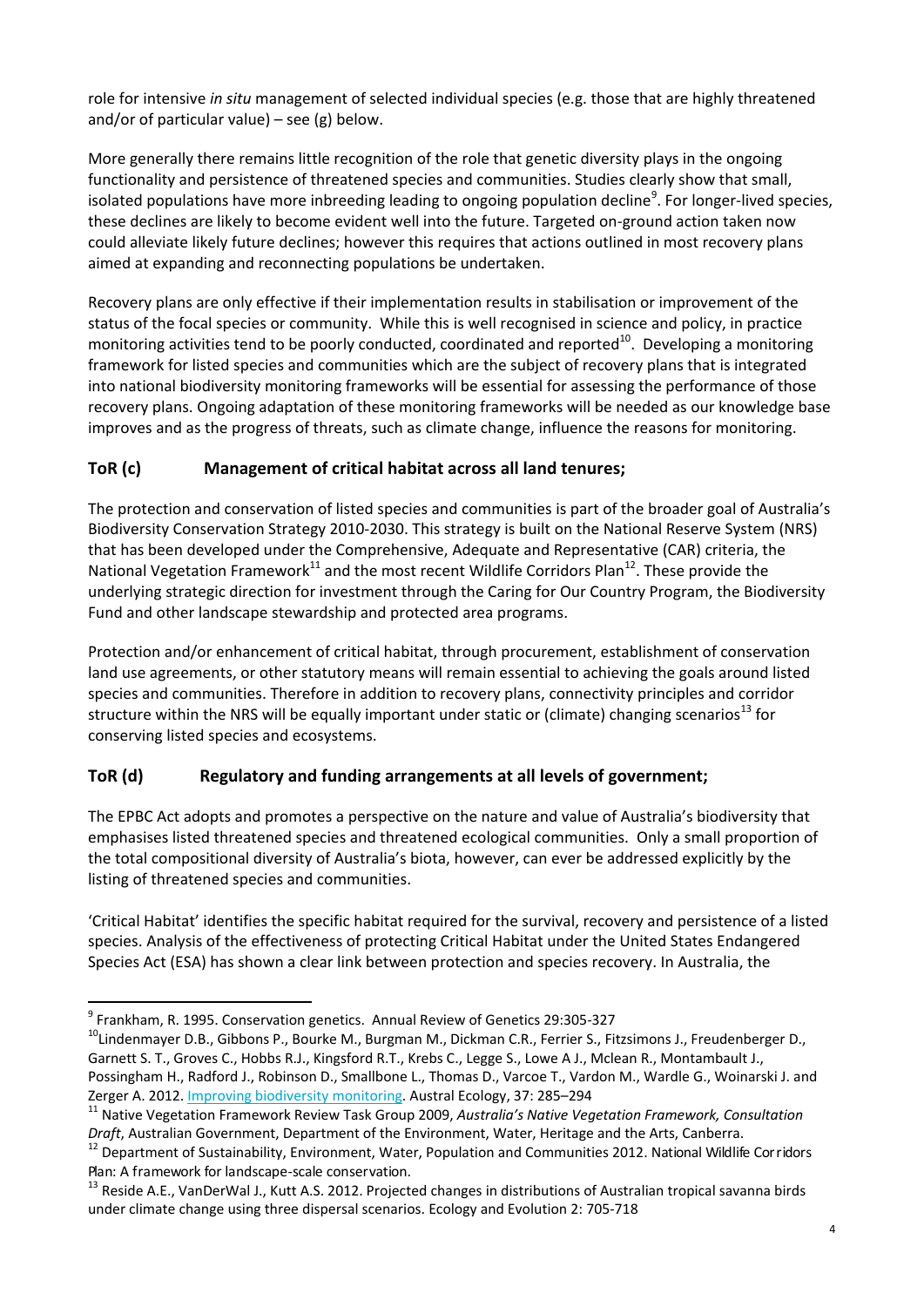protection of Critical Habitat is a discretionary measure in the recovery and conservation of threatened species under the EPBC Act. Despite its wide recognition as being important, the protection of Critical Habitat remains one of the most contentious decisions faced by management authorities. In Australia uncertainty about what constitutes Critical Habitat can take time. Designating Critical Habitat for listed species is a priority. Consideration could be given to "protecting habitat for the *future* survival of species" and could effectively be framed in terms of protecting the diversity of habitat types in any region. Achieving this may require extending the reserve system beyond the current protected area estate (i.e. National Park or Conservation Reserve).

Regulatory and funding arrangements to support the conservation of threatened species and communities at other levels of government are variable in terms of their effectiveness, often within a single jurisdiction. By way of example, The Queensland Biodiversity Strategy<sup>14</sup> recognizes that a popular ecosystem-only focus alone is not sufficient for biodiversity conservation; however, some of the Strategy's targets do not appear to adequately address the effective conservation of listed species (e.g. "establish a minimum of three viable populations for at least five of Queensland's iconic species…"). There is also no explicit inclusion of recovery plans for currently listed species, nor recognition of where effective investment in research is still needed to achieve successful conservation (e.g. understanding cassowary populations). Yet, the Strategy's focus on preventing decline of common species is quite forward looking as it recognizes -the need to move conservation strategies away from pulling species back from the brink of extinction to providing conditions where more species are less likely to have to be listed as threatened and endangered. Achieving this under future climate scenarios will remain increasingly challenging.

### **ToR (e) Timeliness and risk management within the listings processes;**

Focusing a large proportion of conservation effort on protecting and restoring threatened species and ecological communities is being questioned and debated in the scientific literature. There is growing recognition that some species might be beyond recovery, and it may be more appropriate to "take a more holistic and strategic approach, building the fence at the top of the hill rather than staffing the ambulance at the bottom"  $^{15}$ . Greater consideration could be given to adopting a triage approach to conservation  $^{1617}$ . Another alternative is to increase the *efficiency* of limited conservation resources by focusing investment on those places or species where the greatest "marginal loss avoided" might occur<sup>18</sup>. With sufficient knowledge it may be possible to mathematically implement this<sup>19</sup>. Climate change will most likely quickly cause a further deterioration in the number of threatened species and ecological communities<sup>20</sup> relative to our capacity to recover them. This may force a rethink about the implications of a triage or a "marginal loss avoided" approach for choosing priorities $^{21}$ .

 $\overline{\phantom{a}}$ 

<sup>&</sup>lt;sup>14</sup> DERM. 2011. <u>Building Nature's Resilience: A Biodiversity Strategy for Queensland</u><br><sup>15</sup>Garrett P. 2009. Opening address 10th International Congress of Ecology Brisbane, by The Hon Peter Garrett AM PM Minister for the Environment, Heritage and Arts, 17 August 2009.<br><sup>16</sup> Bottrill M.C., Joseph L.N., Carwardine J., Bode M., Cook C., Game E.T., Grantham H., Kark S., Linke S., McDonald-

Madden E., Pressey R.L., Walker S., Wilson K.A. and Possingham H.P. 2008. Is conservation triage just smart decision making? Trends in Ecology and Evolution 23, 649–54<br><sup>17</sup> Hobbs R.J. and Kristianson L.J. 2003. Triage: How do we prioritize health care for landscapes? Ecological

Management & Restoration 4, S39–S45

<sup>&</sup>lt;sup>18</sup>Pressey R.L., Watts M.E. and Barrett T.W. 2004. <u>Is maximizing protection the same as minimizing loss? Efficiency and</u><br>retention as alternative measures of the effectiveness of proposed reserves. Ecology Letters 7, 103

<sup>&</sup>lt;sup>19</sup> Possingham H.P., Andelman S.J., Noon B.R., Trombulak S. and Pulliam H.R. 2001. Making smart conservation decisions. In: Conservation Biology: Research Priorities for the Next Decade (eds M.E. Soule and G.H. Orians) pp. 225– 44. Island Press, Washington DC.

<sup>&</sup>lt;sup>20</sup> Millennium Ecosystem Assessment. 2005. Ecosystems and human well-being: Biodiversity synthesis. World Resources Institute, Washington, DC.

<sup>&</sup>lt;sup>21</sup> Bottrill M.C., Joseph L.N., Carwardine J., Bode M., Cook C., Game E.T., Grantham H., Kark S., Linke S., McDonald-Madden E., Pressey R.L., Walker S., Wilson K.A. and Possingham H.P. 2008. Is conservation triage just smart decision making? Trends in Ecology and Evolution 23, 649–54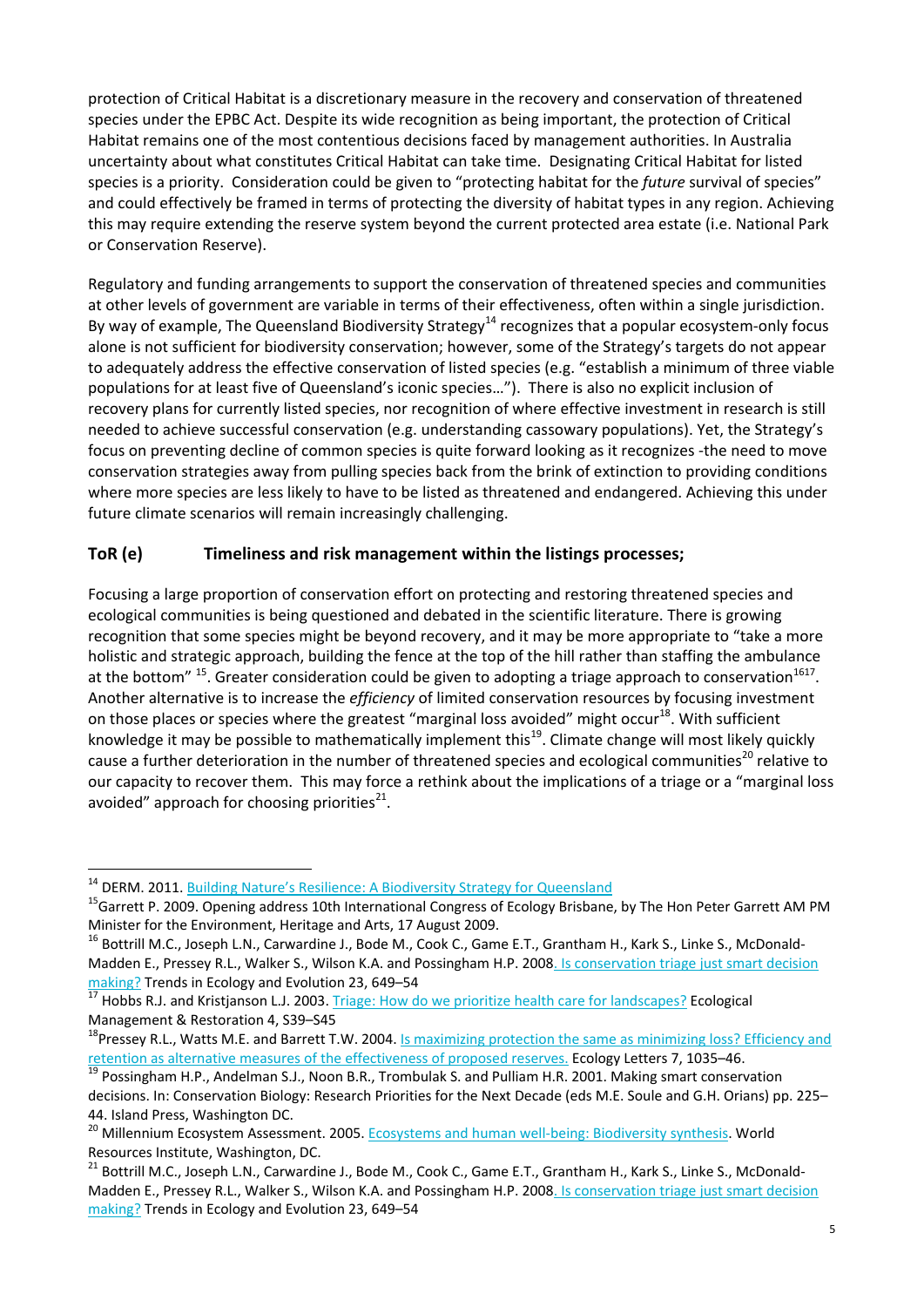### **ToR (f) The historical record of state and territory governments on these matters;**

CSIRO has no comment to offer on this ToR.

#### **ToR (g) Any other related matters**

 $\overline{\phantom{a}}$ 

### **i ) Definitions and clarity**

Careful consideration needs to be given to the use of terms when considering conservation actions such as translocation (also known as assisted migration) as a mechanism to ensure the persistence of listed species when their populations go into terminal decline in their core habitats and localities<sup>22</sup>. This is because moving an organism to a new location outside its native range for its own preservation equates to an act of introducing a new species with all of its associated risks. The boundary between native and non-native can become blurred and this can affect the degree to which different legislation might affect a particular action $^{23}$ .

**ii ) conserving threatened species and communities in the context of climate change**  The current state of scientific research globally and in Australia is robust enough to support the conclusion that climate change could lead to widespread environmental change that is very ecologically significant<sup>24</sup>. Climate change could 'lead to most places in Australia having, by 2070, environments that are more ecologically different from current conditions than they are similar'**.** It is most likely that this will not just lead to shifts in suitable habitats, but the large-scale disappearance of many existing environments and the emergence of new and novel environments (e.g., Figure 2).

Current biodiversity management frameworks in Australia were developed with an expectation of relatively static climates (variable, but not changing) and relatively low levels of threat; the implicit ecological assumptions flowing from this were that the species and ecosystems expected to occur at any given location now and into the future would be those that occurred there in the past, and that species extinctions could be halted or kept to a very low level. These expectations are now being deeply challenged by what we know about climate change and biodiversity's sensitivity to it, especially in combination with other compounding pressures, such as increasing impacts from biological invasions, changing fire regimes and climate driven changes in land use.

Australia will need to increasingly reassess the objectives of conservation in the context of climate driven significant and continual changes in distributions of species and compositions of ecosystems. While a focus on protecting listed species and communities may provide "biodiversity surrogates" for protecting a wider set of biodiversity values under static climates, under changing climates this surrogacy may become less reliable. A singular focus on listed species or communities can lead to significant trade-offs. For example, values associated with tracts of vegetation being large and intact, important for biodiversity in a regional context, or being part of an urban landscape, may no longer be reflected by the status of listed species contained within them. Some actions to protect currently threatened species or communities, such as restoring native habitat in environments that have been extensively cleared or modified, are very likely to help many other species adapt to climate change. However, some actions, and in particular those that are aimed at narrowly distributed threatened species or managing individual individuals or populations, are likely to have little benefit for enabling adaptation of other species and preventing them becoming threatened in the future. The locations of current threatened species, critical habitat and communities, are

<sup>&</sup>lt;sup>22</sup> Webber, B.L., Scott, J.K. & Didham, R.K. (2011) Translocation or bust! A new acclimatization agenda for the 21st century? *Trends in Ecology & Evolution*, 26: 495-496<br><sup>23</sup> Webber, B.L. & Scott, J.K. (2012) Rapid global change: implications for defining natives and aliens. *Global Ecology* 

and Biogeography, 21: 305-311<br><sup>24</sup> Dunlop M., Hilbert D.W., Ferrier S., House A., Liedloff A., Prober S.M., Smyth A., Martin T.G., Harwood T., Williams

K.J., Fletcher C., and Murphy H. 2012. The Implications of Climate Change for Biodiversity Conservation and the National Reserve System: Final Synthesis. A report prepared for the Department of Sustainability, Environment, Water, Population and Communities, and the Department of Climate Change and Energy Efficiency. CSIRO Climate Adaptation Flagship, Canberra.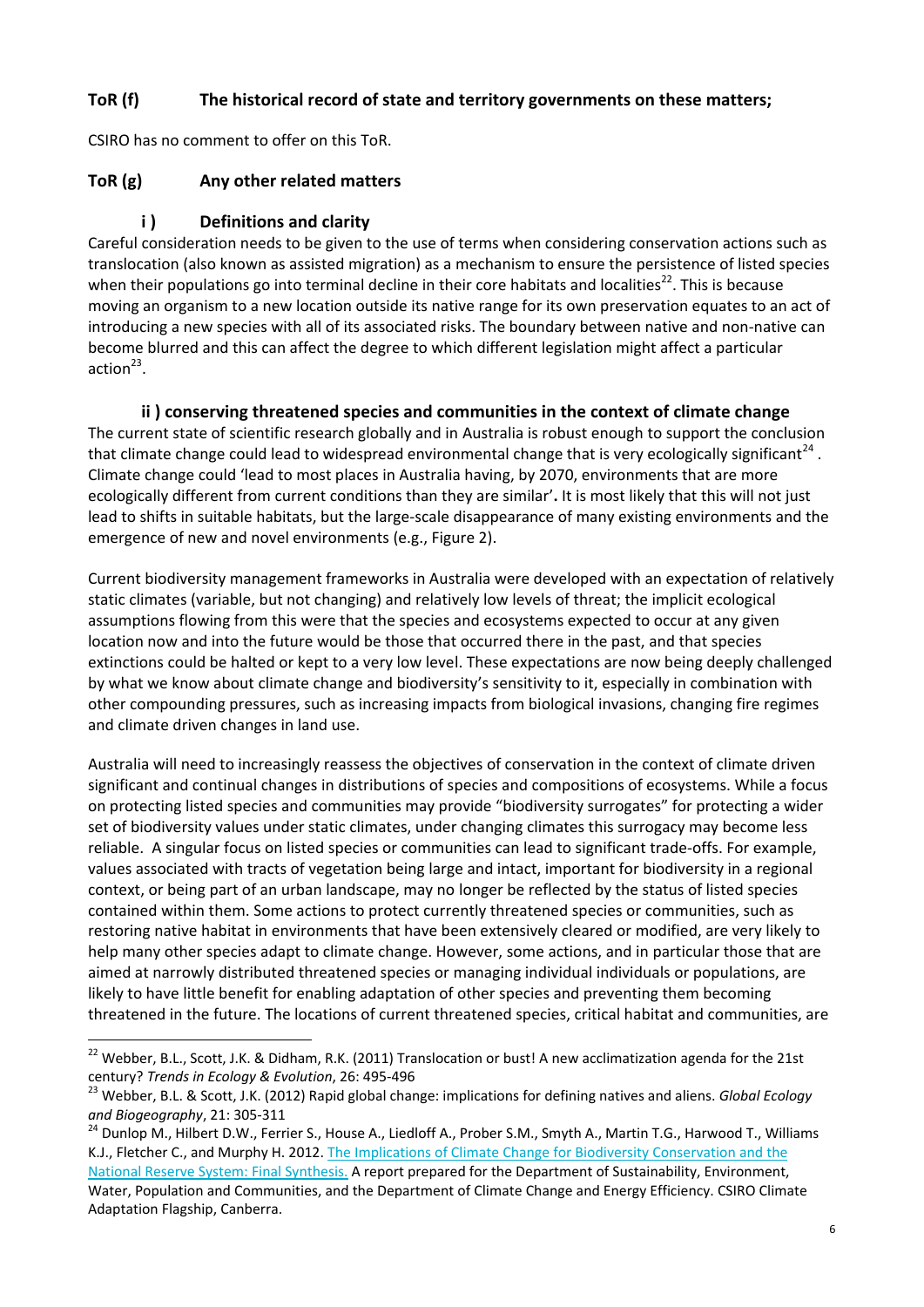not necessarily going to be the locations that will best enable adaptation of other species or their survival in the future. It will then be even less likely that a conservation framework designed to direct management effort the locations of the most threatened species (or those species that might be most "cost effectively" managed) will help protect the wide range of biodiversity values associated with ecosystems and landscapes across the country.



Figure 2: The potential future extent of environments not currently experienced by biodiversity in Australia. Green indicates the potential occurrence of future environments that are ecological similar to current environments. Purple indicates the potential occurrence of future environments that, by 2070, are ecologically dissimilar to environments currently occurring anywhere in Australia. Under a medium impact scenario novel environments are still likely to cover more than half of the continent (Dunlop et al 2012<sup>25</sup>).

 $\overline{a}$ 

<sup>&</sup>lt;sup>25</sup> Dunlop M., Hilbert D.W., Ferrier S., House A., Liedloff A., Prober S.M., Smyth A., Martin T.G., Harwood T., Williams K.J., Fletcher C., and Murphy H. 2012. The Implications of Climate Change for Biodiversity Conservation and the National Reserve System: Final Synthesis. A report prepared for the Department of Sustainability, Environment, Water, Population and Communities, and the Department of Climate Change and Energy Efficiency. CSIRO Climate Adaptation Flagship, Canberra.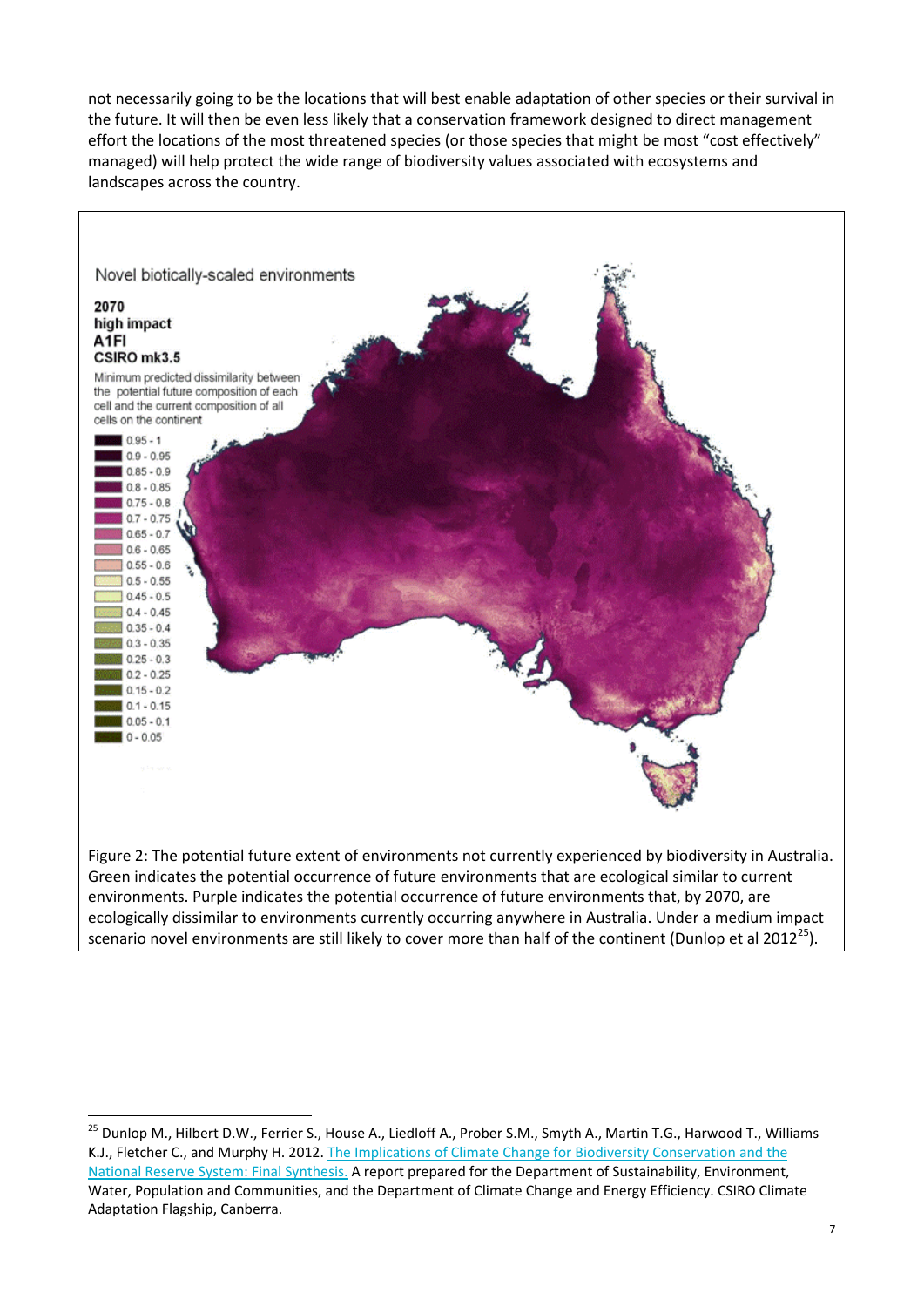Future conservation objectives will need to:

- 1) accommodate large amounts of ecological change and the likelihood of significant climate-change induced loss in biodiversity
- 2) be implemented in an 'adaptive' and responsive way, accommodating uncertainty and changing levels of information about the environment, biodiversity and values
- 3) recognise the separate characteristics of species, ecosystems and landscapes and how these are differently experienced and valued by society and how best we can preserve these values.



However, if 50% were destined for extinction, then targeting the orange species may likewise be wasted resources. (After figure 13 in Dunlop et al.  $2012^{25}$ ).

It is likely that there will be significant losses of biodiversity where rates of environmental change exceed the ability of biodiversity to adapt or migrate and this is likely to involve significant species extinctions. The increasing risk of species becoming threatened under climate change has important implications for how to invest resources for species recovery. The magnitude and widespread nature of ecological change suggests the policy processes based on analysis, listing and management of threatened species would be overwhelmed.